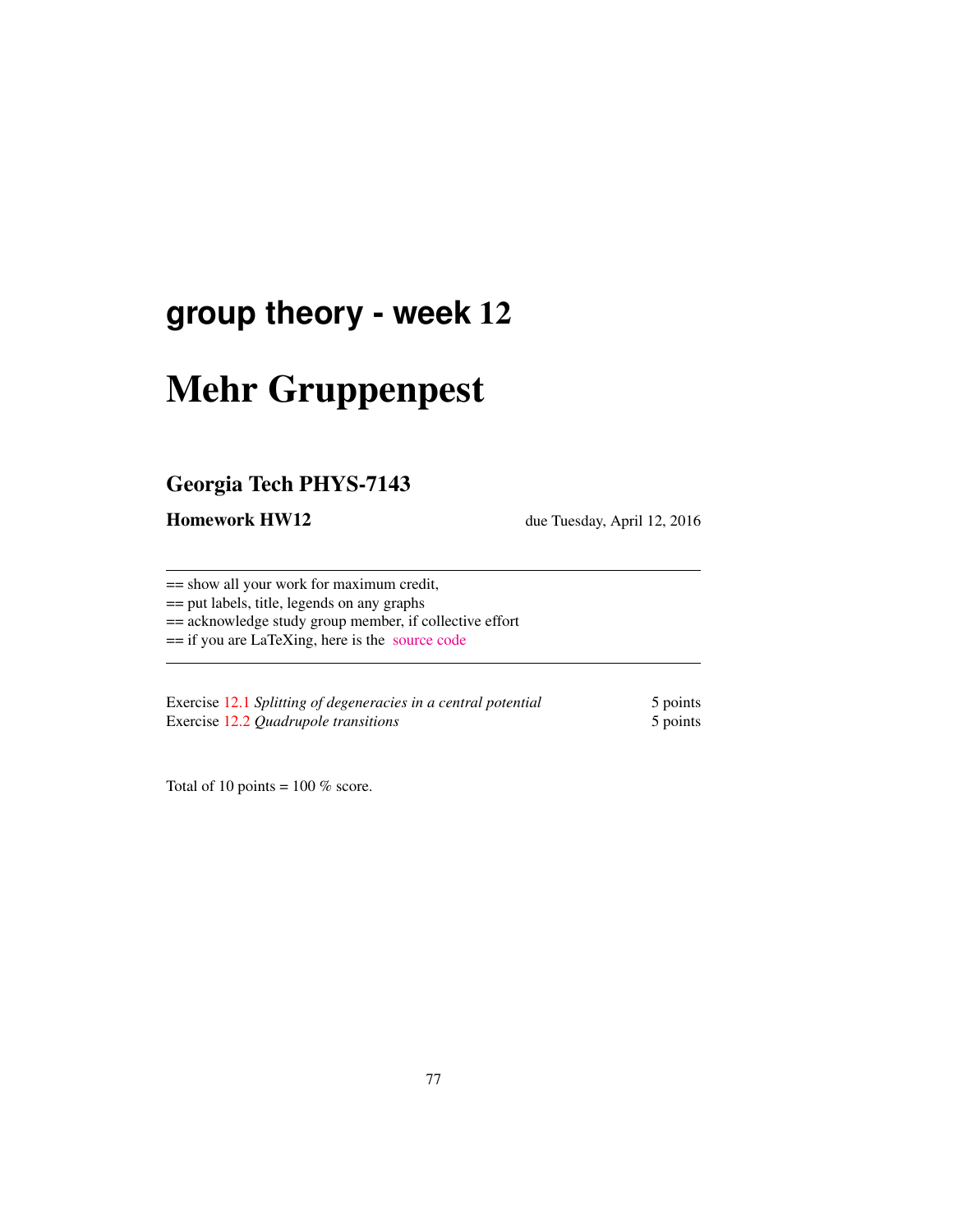#### 2016-04-05 Boris Lecture 22 Clebsch-Gordon coefficients. Wigner-Eckart theorem

Gutkin notes, [Lect. 9](http://birdtracks.eu/courses/PHYS-7143-16/groups.pdf) *SU(2), SO(3) and their representations*, Sects. 5-8

#### 2016-04-07 Boris Lecture 23 Immer Mehr Gruppenpest

Gutkin notes, [Lect. 9](http://birdtracks.eu/courses/PHYS-7143-16/groups.pdf) *SU(2), SO(3) and their representations*: Zeeman effect.

Gutkin notes, [Lect. 10](http://birdtracks.eu/courses/PHYS-7143-16/groups.pdf) *Representations of simple algebras, general construction. Application to SU(3)*, Sects. 1-4.

### 12.1 Some applications of group theory to quantum mechanics

K. Y. Short

As a typical example, consider the correspondence between  $SU(2)$  and  $SO(3)$  with applications to quantum mechanics.

Angular momentum  $L = r \times p$  has three components, the operators that generate  $SU(2)$  and satisfy  $[L_1, L_2] = iL_3$ . If we define  $e = L_1 + iL_2$ ,  $f = L_1 - iL_2$ , and  $h = 2L_3$ , then we have the following algebra:

$$
[h, e] = 2e, \quad [h, f] = -2f, \quad [e, f] = h \tag{12.1}
$$

where

$$
e = \begin{pmatrix} 0 & 1 \\ 0 & 0 \end{pmatrix}, \quad f = \begin{pmatrix} 0 & 0 \\ 1 & 0 \end{pmatrix}, \quad h = \begin{pmatrix} 1 & 0 \\ 0 & -1 \end{pmatrix}
$$
 (12.2)

Clearly e and f act as the raising and lowering (also called 'ladder') operators  $L_{\pm}$  in this representation.

We observe that there are  $n^2 - 1 = 3$  such operators satisfying this algebra, which is the Lie algebra of SU(n), where  $n = 2$ . The eigenvalues of h are integers separated by 2, and the eigenvalues of  $L_3$  must be half-integers separated by 1. Consequently, the representation with highest  $L_3$  eigenvalue given by l must have dimension  $2l + 1$ (note: 2l is  $\lambda_{max}$  for h).

Further,  $L^2 = L \cdot L$  commutes with  $L_1, L_2$ , and  $L_3$  and hence, by Schur's Lemma,  $L^2 = \lambda \mathbb{I}$  in this representation, so every vector is an eigenvector of  $L^2$ . For example, we've seen in quantum mechanics,

$$
L^2 Y_l^m = l(l+1)\hbar^2 Y_l^m \tag{12.3}
$$

And since the spherical harmonics  $Y_l^m(\theta, \phi)$  constitute an orthonormal basis of the Hilbert space of square-integrable functions, any vector can be expanded in a basis of  $Y_l^m(\theta, \phi)$ .  $L_{\pm}$  act on  $Y_l^m$  in the following way:

$$
L_{\pm}Y_l^m = \hbar\sqrt{l(l+1) - m(m \pm 1)} Y_l^{m \pm 1}
$$
 (12.4)

And so we see that the  $2 \times 2$  matrices of  $SU(2)$  have a relation to the spherical harmonics.

PHYS-7143-16 week12 2016-04-06 2016-04-06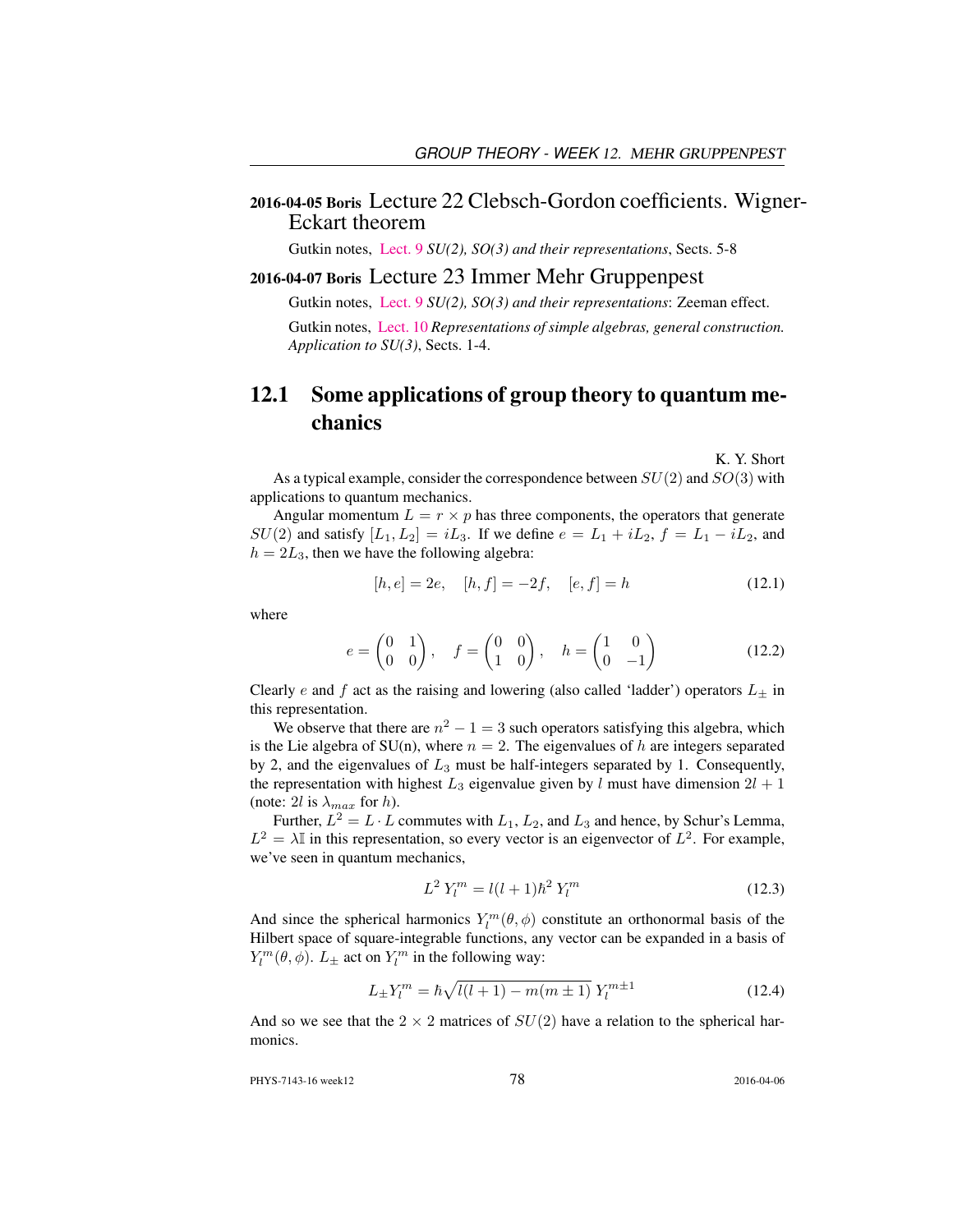An element of  $SU(2)$  can be written as

$$
e^{i\sigma_j \alpha_j/2} \tag{12.5}
$$

where  $\sigma_j$  is a Pauli matrix and  $\alpha_j$  is a number. (The exponentiation of the Pauli matrices gives  $SU(2)$ .) We will now work to understand the importance of the 1/2 factor in the argument of the exponential. First, consider a generic position vector  $r = x\hat{e}_i + y\hat{e}_j + z\hat{e}_k$ . We may construct a matrix of the form

$$
\sigma \cdot r = \sigma_x x + \sigma_y y + \sigma_z z
$$
  
=  $\begin{pmatrix} 0 & x \\ x & 0 \end{pmatrix} + \begin{pmatrix} 0 & -iy \\ iy & 0 \end{pmatrix} + \begin{pmatrix} z & 0 \\ 0 & -z \end{pmatrix}$   
=  $\begin{pmatrix} z & x - iy \\ x + iy & -z \end{pmatrix}$  (12.6)

Taking the determinant,

$$
\det \begin{pmatrix} z & x - iy \\ x + iy & -z \end{pmatrix} = -(x^2 + y^2 + z^2) = -x^2 \tag{12.7}
$$

which gives an expression for the length of a vector.

Now consider a unitary transformation of this matrix. For example,

$$
U(\sigma \cdot r)U^{\dagger} = \sigma_x(\sigma \cdot r)\sigma_x
$$
  
=  $\begin{pmatrix} 0 & 1 \\ 1 & 0 \end{pmatrix} \begin{pmatrix} z & x - iy \\ x - iy & z \end{pmatrix} \begin{pmatrix} 0 & 1 \\ 1 & 0 \end{pmatrix}$   
=  $\begin{pmatrix} -z & x + iy \\ x - iy & z \end{pmatrix}$  (12.8)

Taking this determinant, we find the same expression as before:

$$
\det \begin{pmatrix} -z & x+iy \\ x-iy & z \end{pmatrix} = -(x^2 + y^2 + z^2) = -x^2 \tag{12.9}
$$

We observe that, like  $SO(3)$ ,  $SU(2)$  preserves the lengths of vectors.

The correspondence between  $SO(3)$  and  $SU(2)$  can be made more explicit. To see this, consider an  $SU(2)$  transformation on a two-component object called a *spinor*  $\psi$ where

$$
\psi = \begin{pmatrix} \alpha \\ \beta \end{pmatrix} \tag{12.10}
$$

With

$$
x = \frac{1}{2}(\beta^2 - \alpha^2), \quad y = -\frac{i}{2}(\alpha^2 + \beta^2), \quad z = \alpha\beta
$$
 (12.11)

One may check that an  $SU(2)$  transformation on  $\psi$  is equivalent to an  $SO(3)$  transformation on x. From this equivalence, one sees that an  $SU(2)$  transformation has three

2016-04-06 79 PHYS-7143-16 week12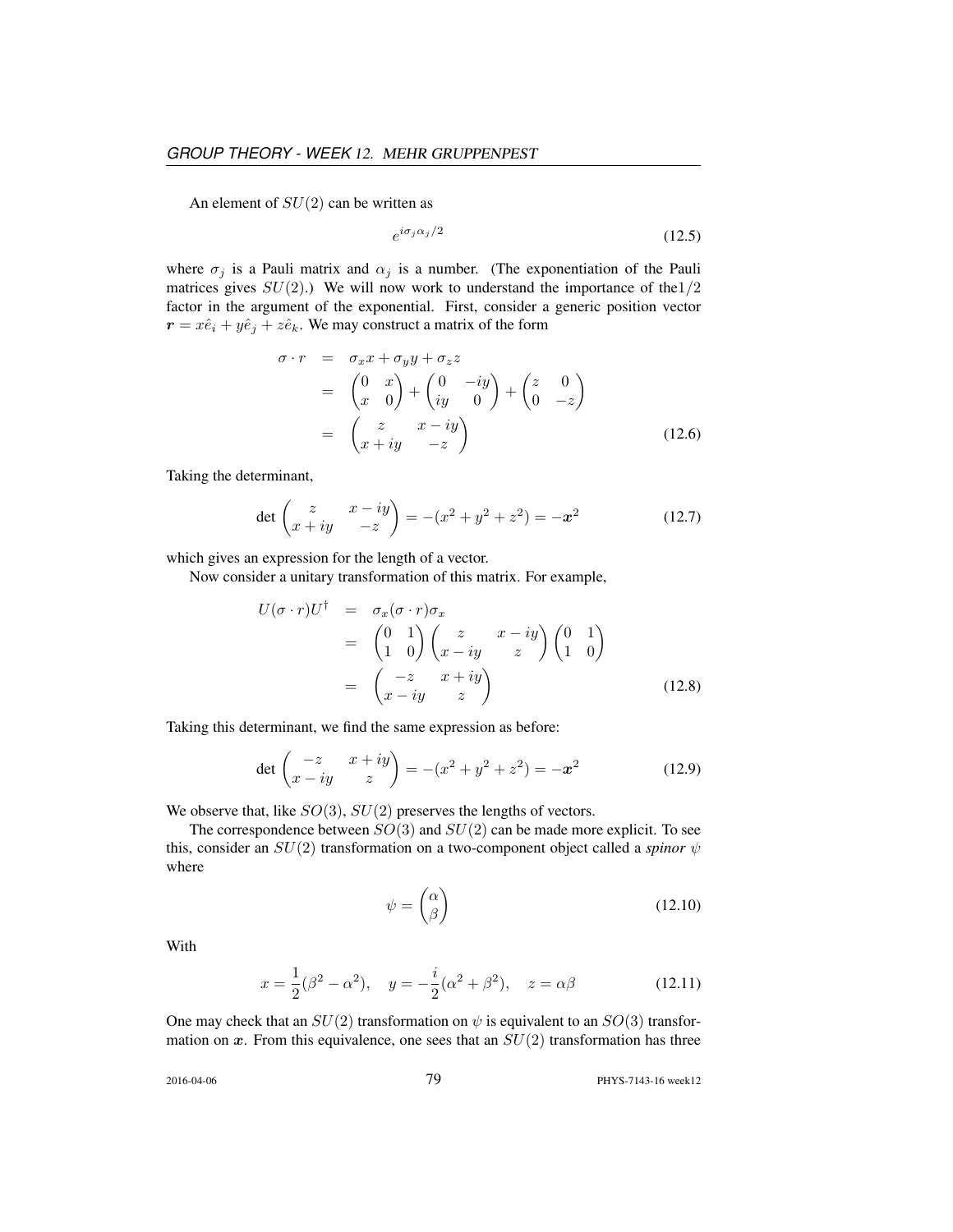real parameters that correspond to the three rotation angles of  $SO(3)$ . If we label the "angles" for the  $SU(2)$  transformation by  $\alpha$ ,  $\beta$ , and  $\gamma$ , we observe, for a "rotation" about  $\hat{x}$ 

$$
U_x(\alpha) = \begin{pmatrix} \cos \alpha/2 & i \sin \alpha/2 \\ i \sin \alpha/2 & \cos \alpha/2 \end{pmatrix}
$$
 (12.12)

Likewise for an  $SU(2)$  transformation about  $\hat{y}$ :

$$
U_y(\beta) = \begin{pmatrix} \cos \beta/2 & \sin \beta/2\\ -\sin \beta/2 & \cos \beta/2 \end{pmatrix}
$$
 (12.13)

And for the final rotation, the  $SU(2)$  transformation about  $\hat{z}$ :

$$
U_z(\gamma) = \begin{pmatrix} e^{i\gamma/2} & 0\\ 0 & e^{-i\gamma/2} \end{pmatrix}
$$
 (12.14)

Compare these three matrices to the corresponding  $SO(3)$  rotation matrices:

$$
R_x(\zeta) = \begin{pmatrix} 1 & 0 & 0 \\ 0 & \cos \zeta & \sin \zeta \\ 0 & -\sin \zeta & \cos \zeta \end{pmatrix}, \quad R_y(\phi) = \begin{pmatrix} \cos \phi & 0 & \sin \phi \\ 0 & 1 & 0 \\ -\sin \phi & 0 & \cos \phi \end{pmatrix}
$$

$$
R_z(\theta) = \begin{pmatrix} \cos \theta & \sin \theta & 0 \\ -\sin \theta & \cos \theta & 0 \\ 0 & 0 & 1 \end{pmatrix} \quad (12.15)
$$

They're equivalent! Result: **Half the rotation angle generated by**  $SU(2)$  corresponds to a rotation generated by  $SO(3)$ .

Neat fact: Gauge bosons corresponding to the  $SU(2)$  symmetry are the W and Z bosons that carry the weak interaction.

In this context, the eigenvalue equation for  $L_3$  and for  $L^2$  are differential equations whose solutions are the spherical harmonics  $Y_l^m$  which take the form

$$
e^{im\phi}P_l^m(\cos\theta), \quad -l \le m \le l \tag{12.16}
$$

in spherical coordinates and which determine the shape of electron orbitals and their probabilities to be found in a given region.

In quantum mechanics, the possible results of a measurement are determined by the possible eigenvalues of an operator. As such, the possible measurable values of the z-component of angular momentum correspond to the allowed values of  $L_3$ . The measurement outcomes are not arbitrary; the largest one, l, must be a half-integer, and there are  $2l + 1$  eigenvectors. Applying the lowering operator  $L_-\,$  one-by-one, we can find the possible outcomes to be  $m \in \{l, l-1, ..., -l\}$ . The angular dependence of the corresponding wave function goes as  $\sim e^{im\phi}P_l^m(\cos\theta)$ . In addition, higher values of  $l$  correspond to higher energy, so the different values of  $l$  correspond to different electron orbitals in order of increasing energy.

note: The set  $\{e, f, h\}$  forms an 'sl<sub>2</sub>-triple'.

e

PHYS-7143-16 week12 80 2016-04-06